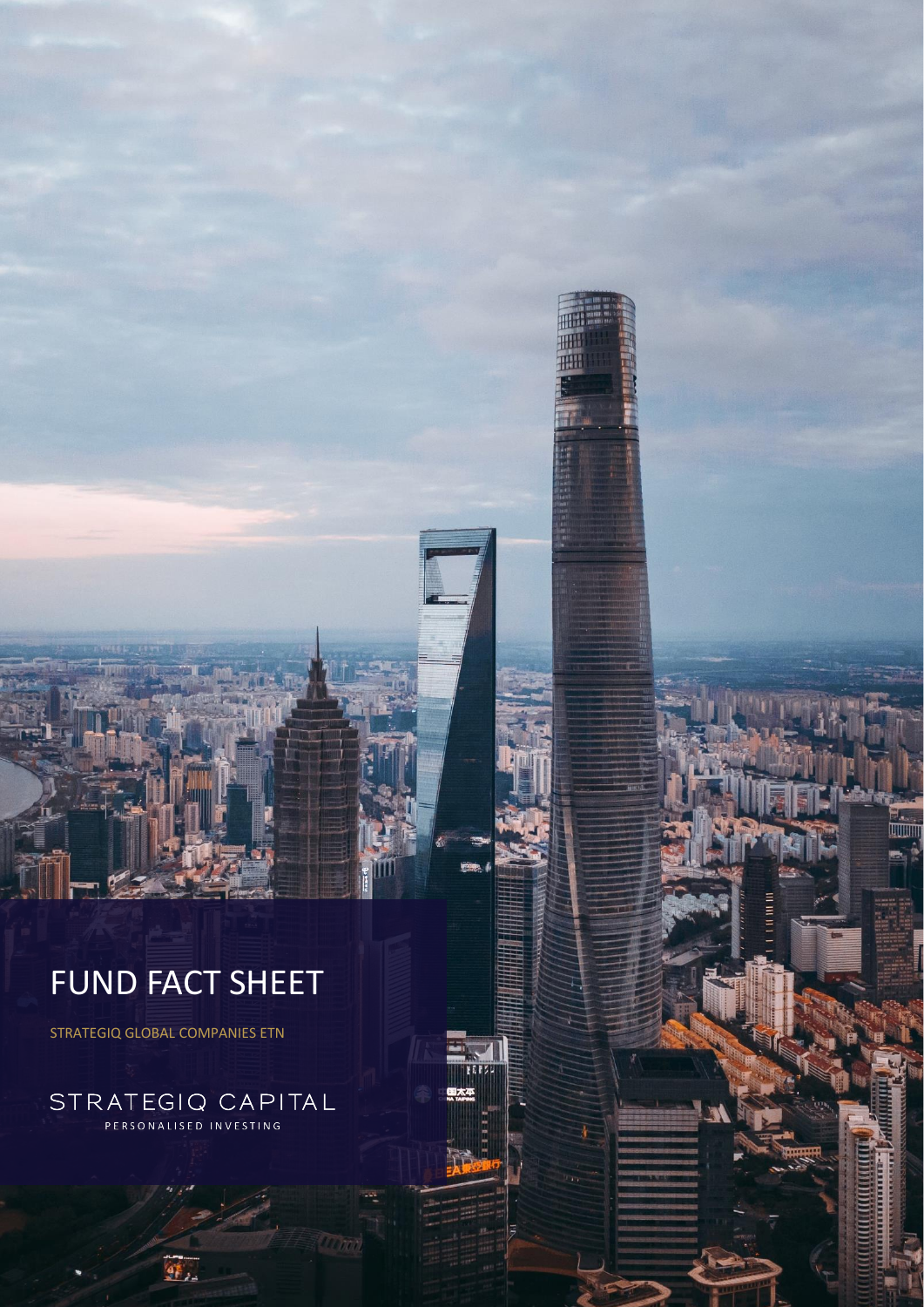## STRATEGIQ CAPITAL

AN ACTIVELY MANAGED EXCHANGE-TRADED NOTE LISTED ON THE JOHANNESBURG STOCK EXCHANGE As at 31 March 2022

#### **Overview**

The StrategiQ Global Quality Companies Exchange Traded Note ("ETN") is a financial note listed on the Johannesburg Stock Exchange which allows easy access to leading global companies. By being actively managed these strategies give the portfolio managers discretion to rebalance and enhance portfolios more flexibly, as determined by market conditions and ongoing research.

#### **Investment Criteria**

The Global Quality Companies ETN comprises primarily of large multinational companies that demonstrate global leadership in their industry.

These companies generally have steady growth rates, high returns on invested capital, dominant world market positions and strong balance sheets, reducing their financial risk.

The stock selection process focuses on a rules based quantitative approach as the primary strategy.

Thereafter, a qualitative fundamental assessment of each company is carried out according to our quality investment framework.

#### **Investment Growth (ZAR)**

50.0% 25.0%  $0.0%$  $-25.0%$ 

Time Period: Since Common Inception (2018/12/12) to 2022/03/31 125.0% 100.0% 75.0%

2020/03

#### -iQ Global Quality Companies ETN

2019/03



2019/09



2020/09

#### iQ Global Quality Companies ETN

ASISA) Global EQ General

-(ASISA) Global EQ General

#### Returns (ZAR)

| Data Point: Return<br>Calculation Benchmark: (ASISA) Global EQ General |           |          |          |          |         |        |        |  |  |
|------------------------------------------------------------------------|-----------|----------|----------|----------|---------|--------|--------|--|--|
|                                                                        | Inception | YTD      | 3 Months | 6 Months | Year    | 2 Year | 3 Year |  |  |
| iQ Global Quality Companies ETN                                        | 16.77     | $-17.25$ | $-17.25$ | $-7.82$  | $-0.16$ | 14.56  | 14.50  |  |  |
| (ASISA) Global EQ General                                              | 12.87     | $-14.03$ | $-14.03$ | -5.95    | $-0.10$ | 12.70  | 11.11  |  |  |

#### **KEY ATTRIBUTES**

CONVICTION-WEIGHTED

Businesses Top-Ten Weight

26 46%

LONG-TERM INVESTMENT HORIZON

 $10\%$ <br>Portfolio-Turnover

Holding Period

KEY INVESTMENT METRICS

 $>15\%$  +20% Return of Equity (ROE) Earnings Growth

2021/03

2021/09

2022/03